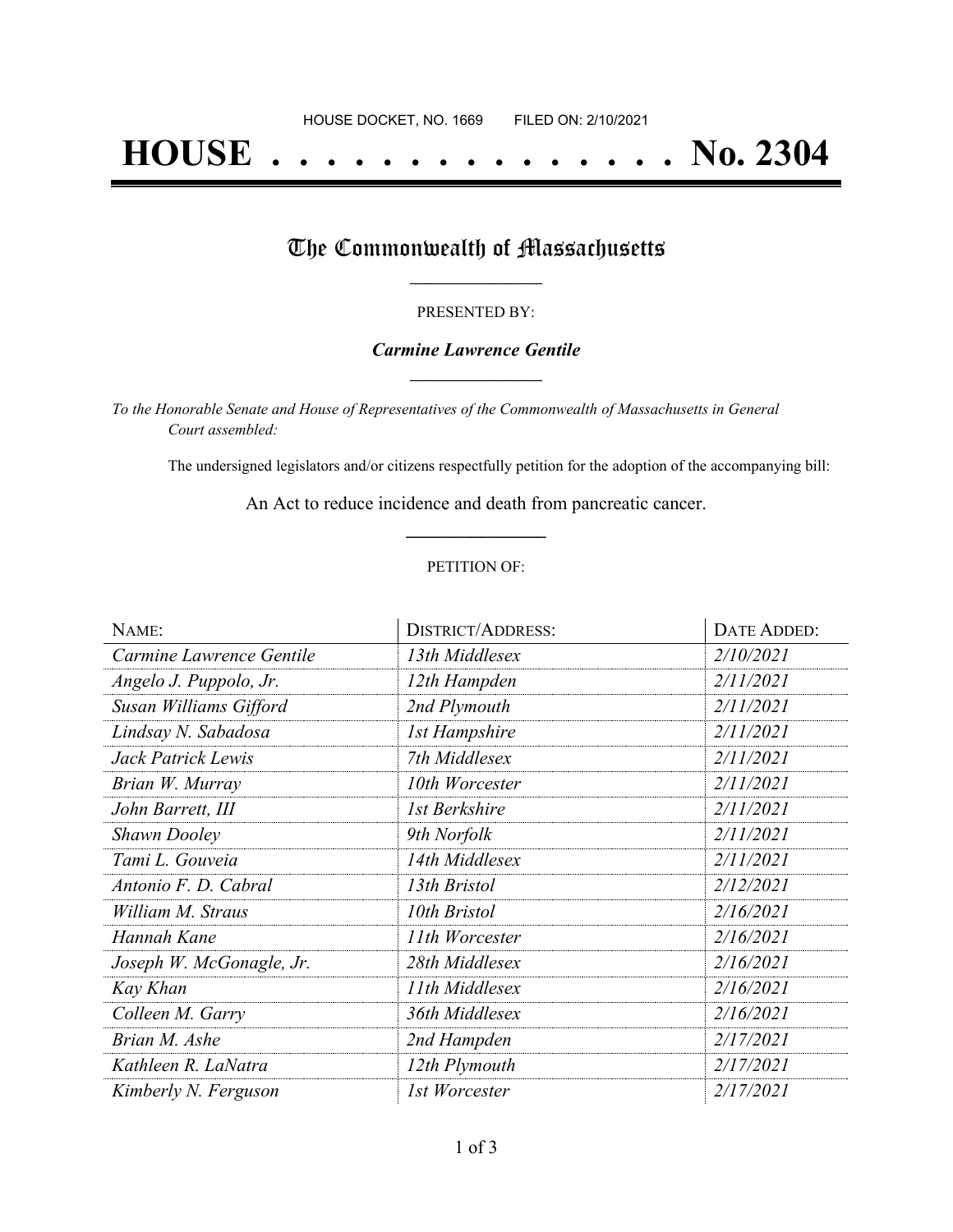| David K. Muradian, Jr.       | 9th Worcester                      | 2/18/2021 |
|------------------------------|------------------------------------|-----------|
| Carole A. Fiola              | 6th Bristol                        | 2/18/2021 |
| Bradley H. Jones, Jr.        | 20th Middlesex                     | 2/18/2021 |
| Paul K. Frost                | 7th Worcester                      | 2/19/2021 |
| Patricia A. Duffy            | 5th Hampden                        | 2/19/2021 |
| Joseph D. McKenna            | 18th Worcester                     | 2/23/2021 |
| Paul A. Schmid, III          | 8th Bristol                        | 2/24/2021 |
| Danillo A. Sena              | 37th Middlesex                     | 2/24/2021 |
| Thomas M. Stanley            | 9th Middlesex                      | 2/24/2021 |
| David Allen Robertson        | 19th Middlesex                     | 2/25/2021 |
| Tram T. Nguyen               | 18th Essex                         | 2/26/2021 |
| Natalie M. Higgins           | 4th Worcester                      | 2/26/2021 |
| Alyson M. Sullivan           | 7th Plymouth                       | 2/26/2021 |
| Carol A. Doherty             | 3rd Bristol                        | 2/26/2021 |
| F. Jay Barrows               | <b>1st Bristol</b>                 | 2/26/2021 |
| Christopher M. Markey        | 9th Bristol                        | 2/26/2021 |
| Vanna Howard                 | 17th Middlesex                     | 2/26/2021 |
| Paul J. Donato               | 35th Middlesex                     | 3/2/2021  |
| Jacob R. Oliveira            | 7th Hampden                        | 3/3/2021  |
| Norman J. Orrall             | 12th Bristol                       | 3/1/2021  |
| Kelly W. Pease               | 4th Hampden                        | 3/4/2021  |
| Walter F. Timilty            | Norfolk, Bristol and Plymouth      | 3/9/2021  |
| Christina A. Minicucci       | 14th Essex                         | 3/10/2021 |
| Timothy R. Whelan            | <b>1st Barnstable</b>              | 3/15/2021 |
| David M. Rogers              | 24th Middlesex                     | 3/19/2021 |
| Bruce E. Tarr                | <b>First Essex and Middlesex</b>   | 3/24/2021 |
| Steven C. Owens              | 29th Middlesex                     | 3/29/2021 |
| Thomas A. Golden, Jr.        | 16th Middlesex                     | 3/29/2021 |
| Kevin G. Honan               | 17th Suffolk                       | 3/29/2021 |
| Marcos A. Devers             | 16th Essex                         | 3/30/2021 |
| Andres X. Vargas             | 3rd Essex                          | 3/30/2021 |
| Steven G. Xiarhos            | 5th Barnstable                     | 3/30/2021 |
| Steven S. Howitt             | 4th Bristol                        | 3/30/2021 |
| Ryan C. Fattman              | Worcester and Norfolk              | 3/30/2021 |
| <b>Christopher Hendricks</b> | 11th Bristol                       | 3/30/2021 |
| David F. DeCoste             | 5th Plymouth                       | 3/31/2021 |
| Kate Lipper-Garabedian       | 32nd Middlesex                     | 3/31/2021 |
| Michael D. Brady             | <b>Second Plymouth and Bristol</b> | 3/31/2021 |
| Natalie M. Blais             | <b>1st Franklin</b>                | 4/4/2021  |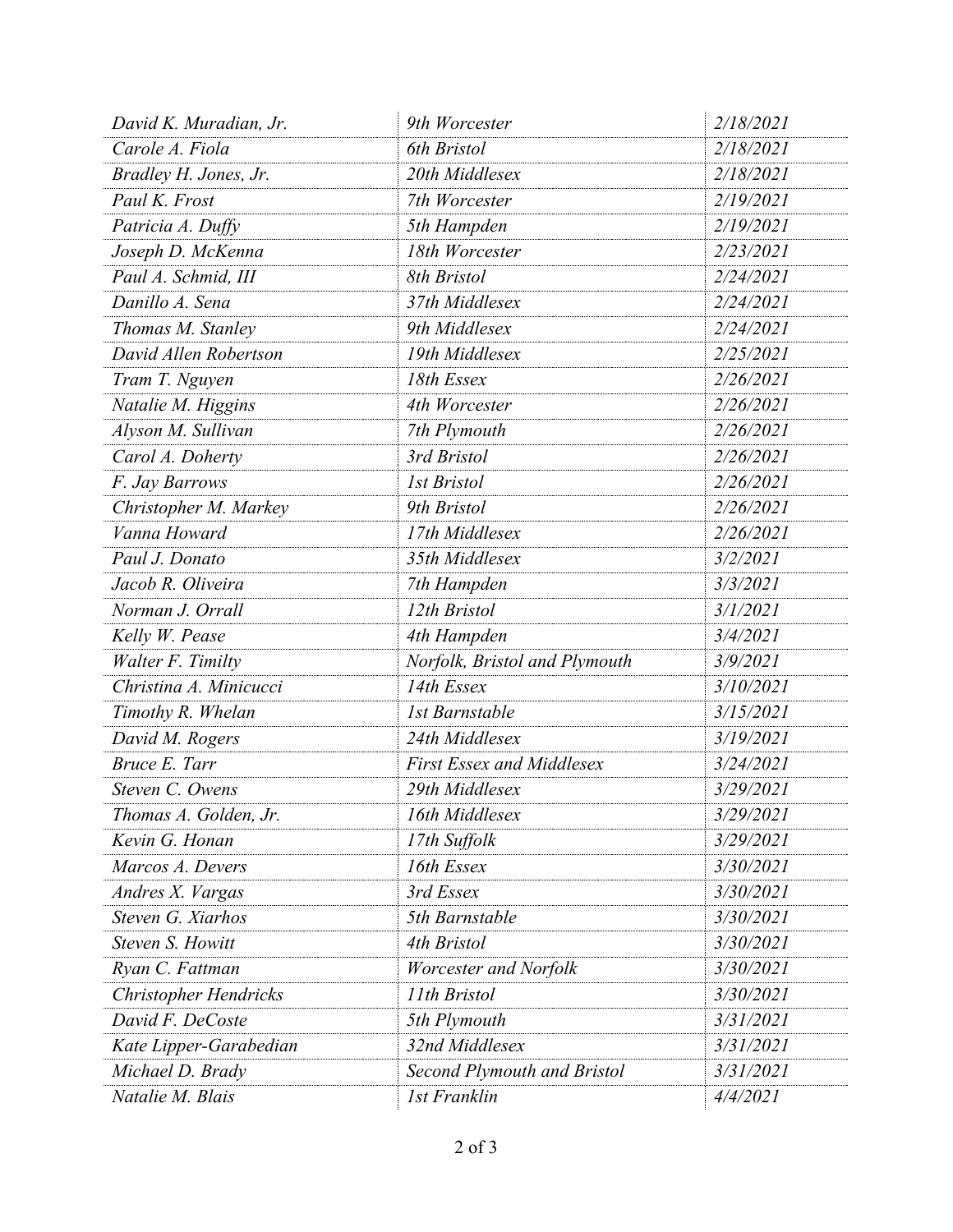| Mindy Domb          | 3rd Hampshire  | 5/14/2021  |
|---------------------|----------------|------------|
| Jeffrey N. Roy      | 10th Norfolk   | 5/23/2021  |
| Adrian C. Madaro    | 1st Suffolk    | 10/6/2021  |
| Michelle L. Ciccolo | 15th Middlesex | 10/25/2021 |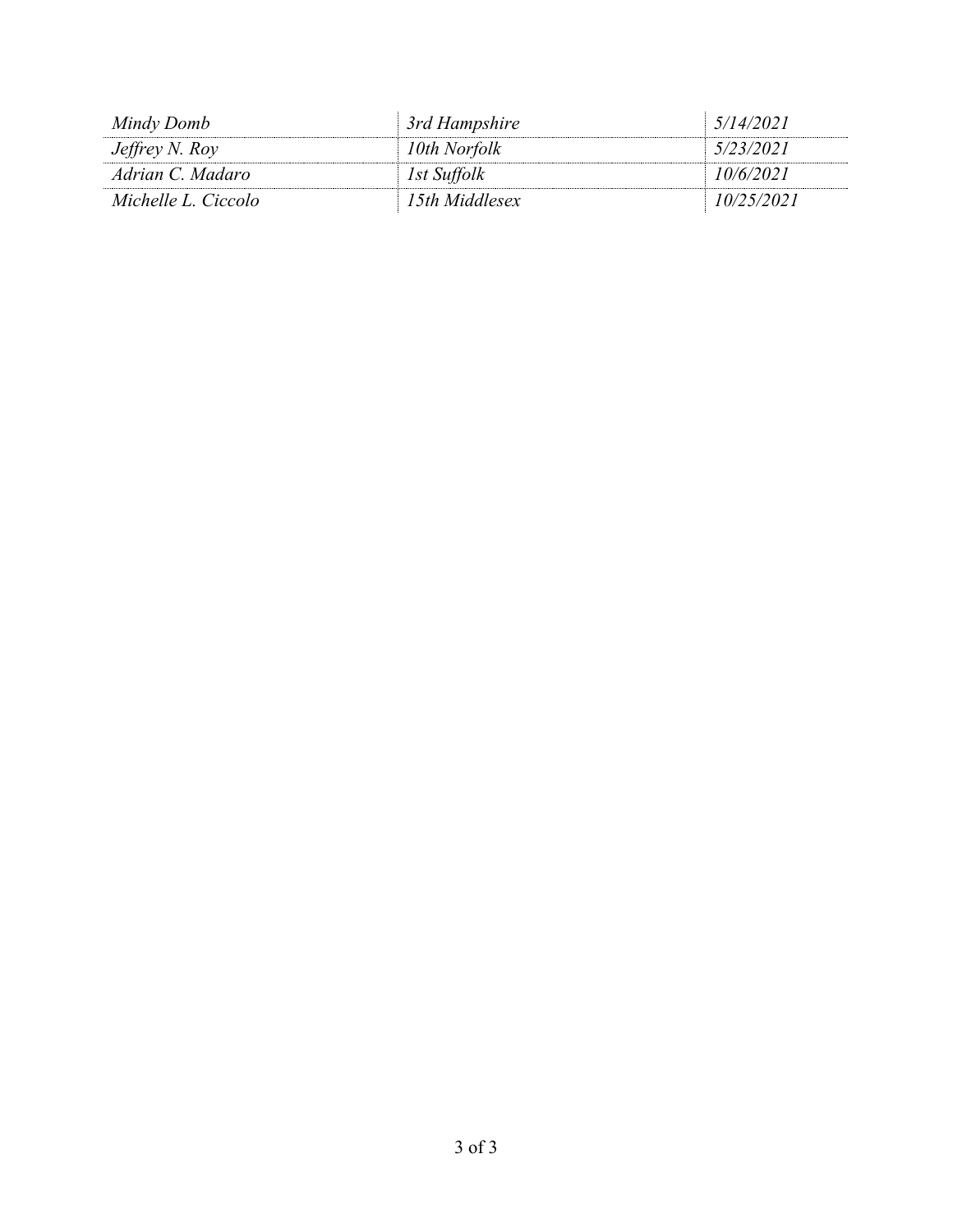## **HOUSE . . . . . . . . . . . . . . . No. 2304**

By Mr. Gentile of Sudbury, a petition (accompanied by bill, House, No. 2304) of Carmine Lawrence Gentile and others for legislation to reduce incidence and death from pancreatic cancer. Public Health.

### The Commonwealth of Massachusetts

**In the One Hundred and Ninety-Second General Court (2021-2022) \_\_\_\_\_\_\_\_\_\_\_\_\_\_\_**

**\_\_\_\_\_\_\_\_\_\_\_\_\_\_\_**

An Act to reduce incidence and death from pancreatic cancer.

Be it enacted by the Senate and House of Representatives in General Court assembled, and by the authority *of the same, as follows:*

1 SECTION 1. Chapter 111 of the General Laws is hereby amended by adding the

2 following section:-

 Section 238. (a) The department shall administer a comprehensive pancreatic cancer initiative to provide coordinated pancreatic cancer prevention, screening, education and support programs in the commonwealth. The department may develop and implement other initiatives regarding pancreatic cancer awareness, research and care that the department determines will further the purposes of this section.

 (b) There shall be a pancreatic cancer advisory council within the department. The council shall be appointed and convened by the commissioner and shall consist of 13 members representing interdisciplinary fields including, but not limited to, oncology, palliative care, medicine, nursing, social work, pharmacy, spirituality and the area of patient and family caregiver advocacy, including health professionals having expertise treating pancreatic cancer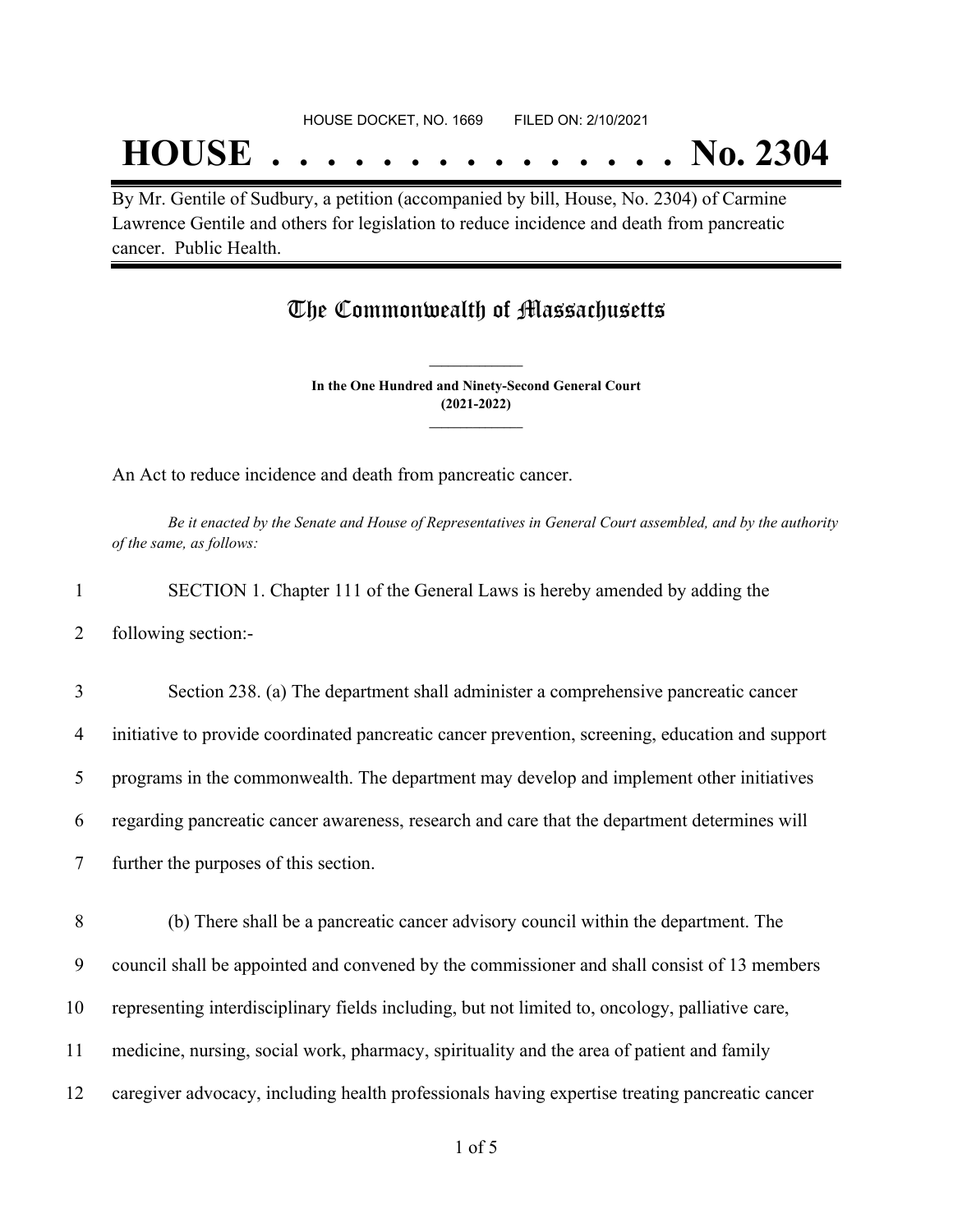| 13 | patients and their families; provided, at least 1 member shall be a representative of the Pancreatic |
|----|------------------------------------------------------------------------------------------------------|
| 14 | Cancer Action Network and 1 member shall be a representative of the American Cancer Society          |
| 15 | Cancer Action Network. The commissioner may appoint other members that the commissioner              |
| 16 | deems appropriate. Council members shall serve for a period of 3 years at the pleasure of the        |
| 17 | commissioner. The members shall elect a chair and vice chair whose duties shall be established       |
| 18 | by the council. The department shall provide a place for regular meetings of the council, which      |
| 19 | shall meet at least monthly.                                                                         |
| 20 | Council members shall receive no compensation for their services but shall be allowed                |
| 21 | actual and necessary expenses in the performance of their council duties.                            |
| 22 | The council shall:                                                                                   |
| 23 | (1) Investigate and make recommendations for a system to certify and approve hospital                |
| 24 | systems that meet National Pancreatic Cancer Foundation criteria and post this information on an     |
| 25 | appropriate state website and on advocacy organization websites.                                     |
| 26 | (2) Identify institutions and hospital systems which could meet the criteria in areas that           |
| 27 | are geographically underserved and provide them with incentives to develop the necessary             |
| 28 | resources to comply in order to assure that all residents have access to hospitals that meet the     |
| 29 | criteria.                                                                                            |
| 30 | (3) Investigate and make recommendations for the establishment of a multi-provider                   |
| 31 | consortium to develop and disseminate amongst each other best practice algorithms, decision          |
| 32 | aids for electronic health record systems, and quality metrics for all phases of care in pancreatic  |
| 33 | cancer. The consortium shall partner with other entities including, but not limited to, patient      |

of 5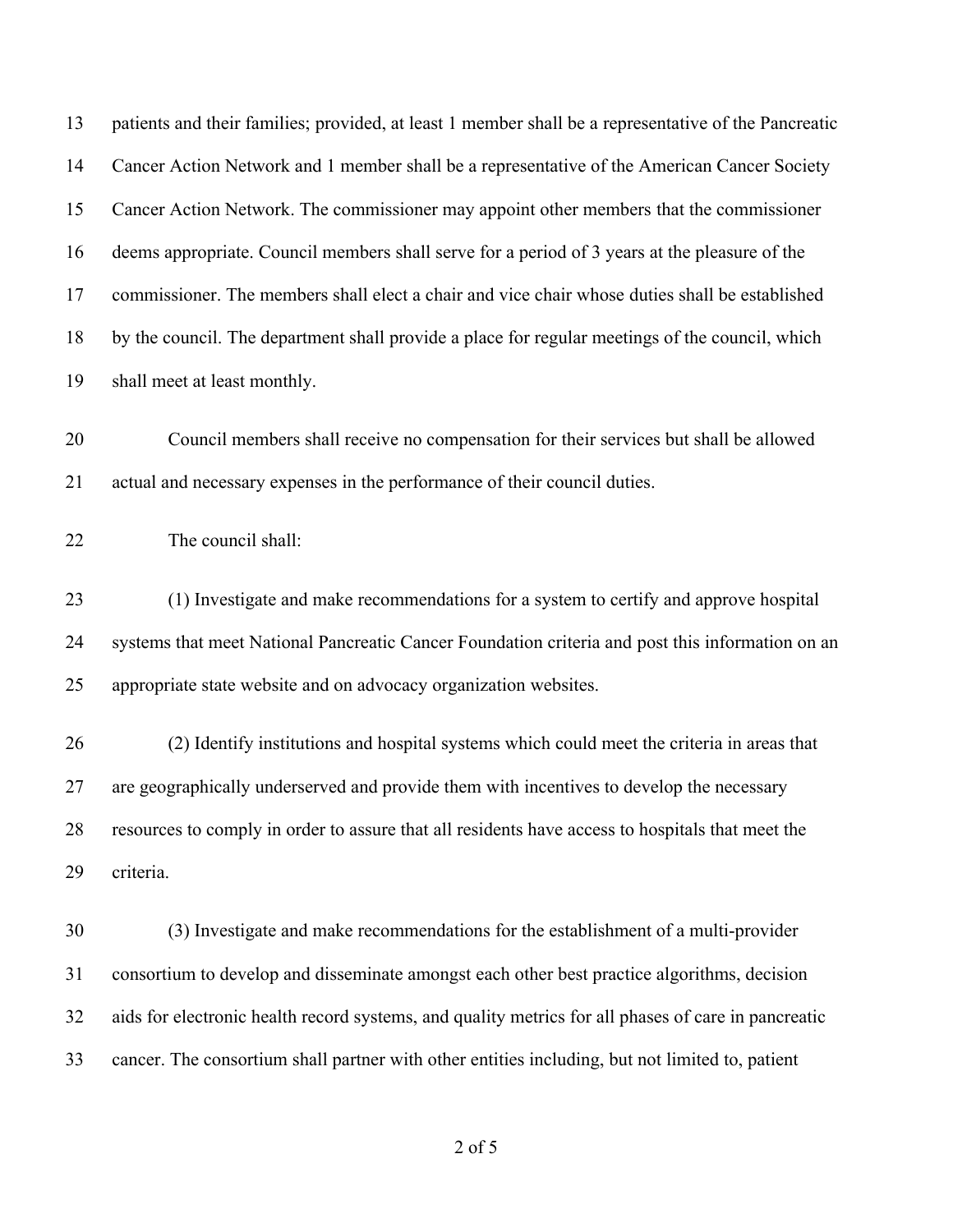organizations, National Institute of Health and the American Cancer Society Cancer Action Network to develop and maintain a portfolio of statewide clinical trials in pancreatic cancer.

 (4) Disseminate targeted communications to primary care providers and their office staff to connect them with the consortium members and resources which are local to their practices.

 (5) Utilize the local resources of the consortium members to fully operationalize existing state initiatives to identify existing cancer support services, survivorship care and counseling and to expand these initiatives to meet current needs.

 (6) Develop and support the use in all hospitals of a standard consent form for pancreatic cancer patients to consent to donate their tissue samples without restrictions for tissue collection and banking for research.

 (b) The department, in conjunction with the pancreatic cancer advisory council, shall conduct a comprehensive study to ascertain the prevalence and incidence of pancreatic cancer in the commonwealth, the unmet needs of persons with pancreatic cancer and their families, time- of-diagnosis statistics and likely risks for pancreatic cancer. Information collected by the study shall include, but not be limited to, the following:

(1) germline testing results;

(2) molecular tumor analysis in patients with metastatic disease;

(3) hospitals treating the highest volume of pancreatic cancer patients;

(4) information on stage of diagnosis;

of 5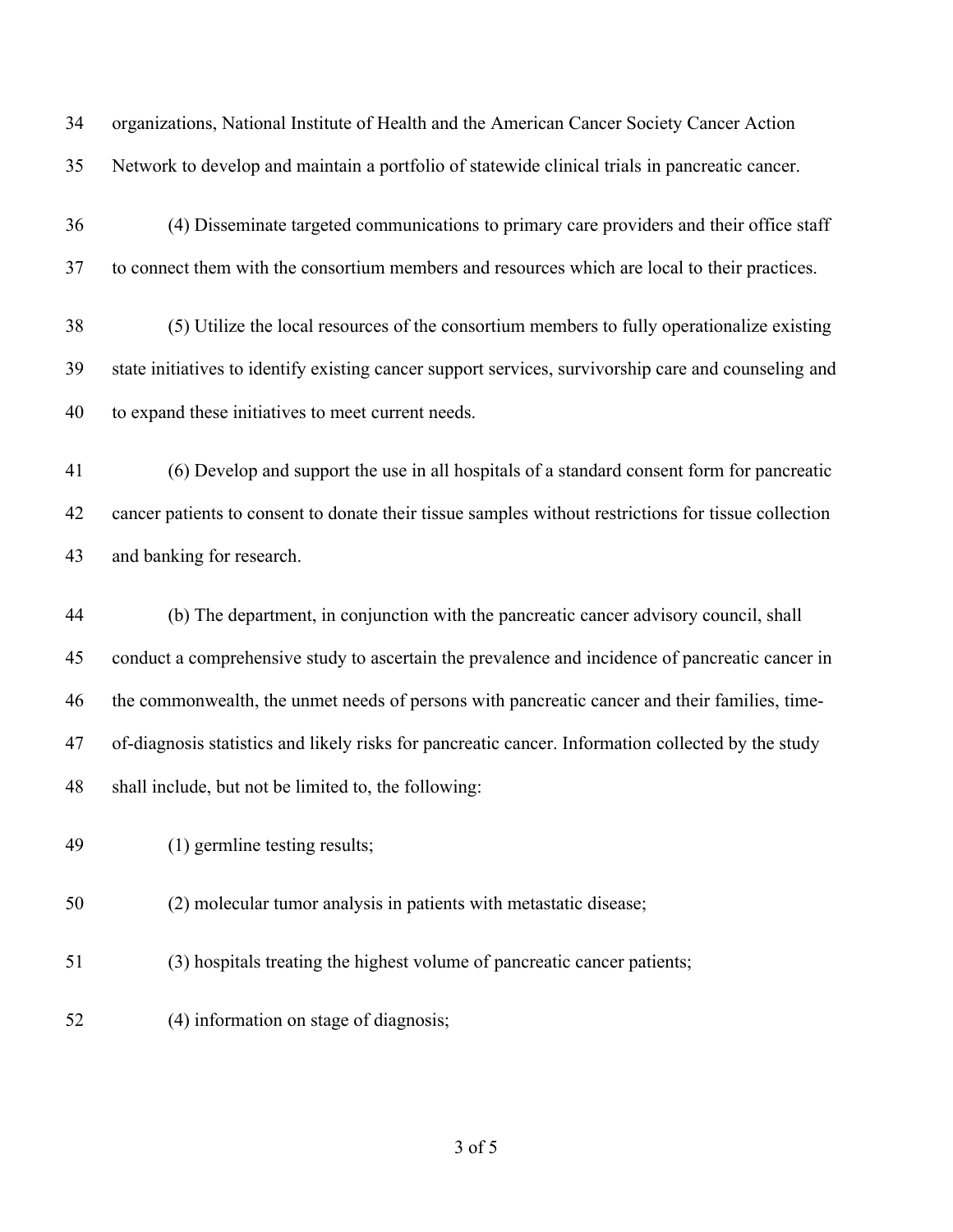(5) treatment rendered, including chemotherapy, radiation therapy, surgical treatment, neoadjuvant and adjuvant therapy;

(6) patient outcomes;

 (7) number of patients diagnosed who did not receive any treatment or palliative care; and

(8) number of pancreatic resections performed at each hospital and associated outcomes.

 (c) The department, in conjunction with the pancreatic cancer advisory council, shall develop and implement a statewide public education and community outreach program to inform the general public about genetic risks, signs, symptoms, and pre-malignant conditions associated with pancreatic cancer, including new-onset diabetes, and the availability of clinical trials for those with pancreatic cancer. In developing and implementing the program, the commissioner shall consult with similar programs including, but not limited to, anti-tobacco, obesity and other pre-malignant conditions associated with pancreatic cancer. The department shall add pancreatic cancer to the list of diseases that its programs target with counseling for tobacco discontinuation, diet and weight management.

 SECTION 2. The commissioner of insurance shall survey health insurers in the commonwealth to ascertain coverage benefits of genetic testing for pancreatic cancer across health insurance plans, and present its findings to the committee on health care financing and the committee on financial services no later than June 30, 2022.

 SECTION 3. The center for health information and analysis shall conduct a review and update of its mandated benefit review of pancreatic cancer screenings as reported in the center's

of 5